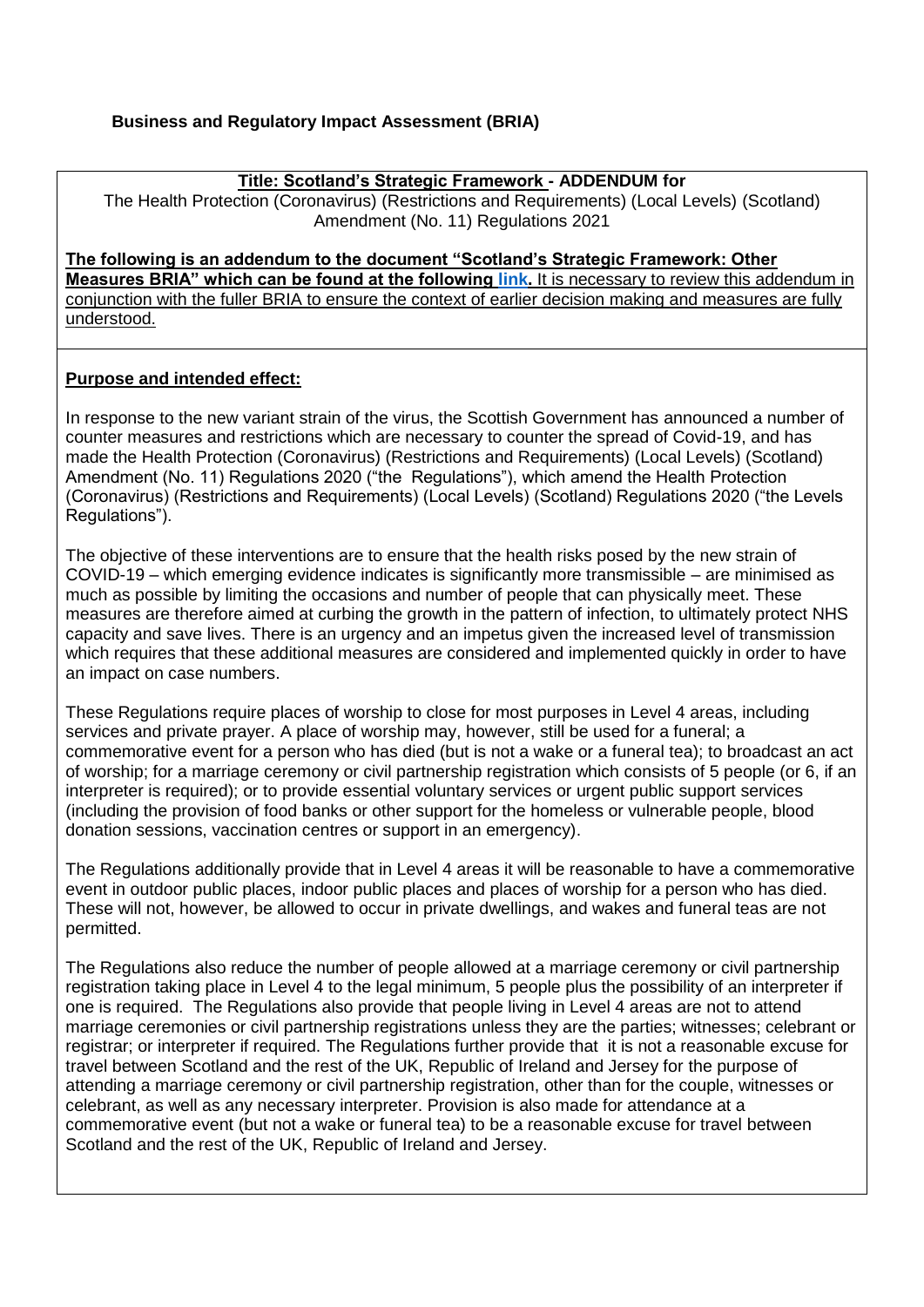The Regulations close showroom elements of larger retailers and snow sports centres, and also require the closure of independent clinics, independent hospitals and independent medical agencies, in relation to the provision of cosmetic and aesthetic procedures, but not for other provision of medical or surgical assistance. These premises are no longer permitted to operate in Level 4 areas to align with the previous changes limiting essential retail in a narrower manner.

These Regulations also require 2 metre distancing to be maintained in workplace canteens between individuals from different households, these settings had previously been able to operate with reduced, 1 metre, distancing in place.

#### **COVID-19 and life events**

#### *Marriage and civil partnership*

There has been a significant reduction in the numbers of marriages taking place in Scotland over the course of the pandemic since the first regulations as a result of the restrictions and guidance in place over that time.

From 27 March 2020, when the first regulations came into effect, until 28 June 2020 inclusive, marriages and civil partnerships were taking place only where there was a pressing need to do so (such as where one of the couple was seriously ill). Subsequently, the restrictions and guidance relating in so far as these affected marriage ceremonies and civil partnership registrations were updated on a number of occasions. Before the Strategic Framework was implemented on 2 November 2020, marriage ceremonies and civil partnership registrations and their associated receptions could take place in public venues with up to 20 people in attendance.

Between 27 May 2020 and 30 November 2020 National Records of Scotland were aware of 7229 marriages having been solemnised and 44 civil partnerships having been registered.<sup>1</sup>

Many couples chose to cancel their marriage in 2020 and re-schedule for 2021 or 2022. As a consequence of the significant reduction in marriages taking place in 2020, some businesses have effectively been closed for nearly 7 months and we are aware of increasing concerns about their financial viability. We understand that managing cashflow issues and sustaining these businesses through the next few months will be critical so that the industry can be ready to take advantage of likely pent up/high demand in future. A grant support package for the wedding industry has been announced.<sup>2</sup>

#### *Funerals*

-

Overall, the COVID-19 pandemic has sadly resulted in an increase in the number of COVID-19 deaths in Scotland. This means that more funerals have taken place than is usual at certain times of 2020, particularly during wave 1 (late spring 2020). The overall excess number of deaths caused by COVID-19 is not yet available.

<sup>1</sup> Coronavirus (Scotland) (No.2) Act 2020: Report on Marriage and Civil

Partnership [https://www.gov.scot/publications/coronavirus-scotland-no-2-act-2020-report-marriage](https://www.gov.scot/publications/coronavirus-scotland-no-2-act-2020-report-marriage-civil-partnership/)[civil-partnership/](https://www.gov.scot/publications/coronavirus-scotland-no-2-act-2020-report-marriage-civil-partnership/) and Coronavirus (Scotland) (No.2) Act 2020: Report on Marriage and Civil partnership [https://www.gov.scot/publications/coronavirus-scotland-no-2-act-2020-report-marriage-civil](https://www.gov.scot/publications/coronavirus-scotland-no-2-act-2020-report-marriage-civil-partnership/)[partnership/](https://www.gov.scot/publications/coronavirus-scotland-no-2-act-2020-report-marriage-civil-partnership/) and Coronavirus (Scotland) (No.2) Act 2020: Report on Marriage and Civil Partnership Coronavirus (Scotland) (No.2) Act 2020 - [marriage and civil partnership: third report -](https://www.gov.scot/publications/coronavirus-scotland-no-2-act-2020-third-report-marriage-civil-partnership/) gov.scot [\(www.gov.scot\).](https://www.gov.scot/publications/coronavirus-scotland-no-2-act-2020-third-report-marriage-civil-partnership/) Further marriages and civil partnerships may have taken place during the reporting period which have not yet been entered onto the IT system as, in the case of a religious or belief ceremony, there can sometimes be a delay between the ceremony taking place and the return of the marriage or civil partnership schedule to the district registrar.

<sup>2</sup> [New £185 million package for business -](https://www.gov.scot/news/new-gbp-185-million-package-for-business/) gov.scot (www.gov.scot)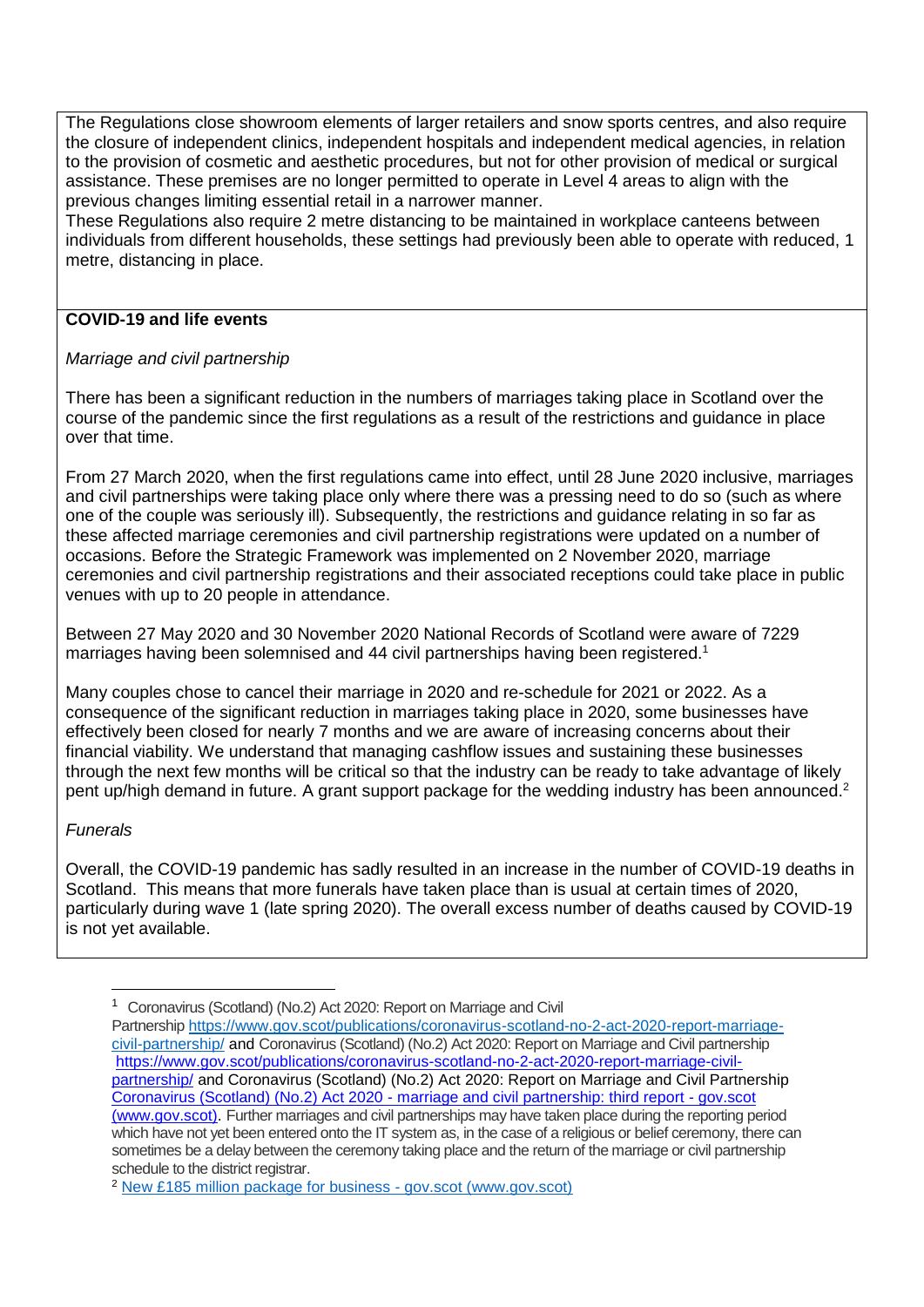While funeral services have necessarily taken place throughout the pandemic, varying levels of restrictions have been in place at different times. For example, in the early stages of the pandemic only a person's household and close family could attend the funeral. Where no household or close family members were in attendance, friends could attend.

Since July 2020, up to 20 people (not including funeral directors/burial or cremation authority staff or the celebrant) have been able to attend a funeral with strict 2 metre physical distancing between households. Physical distancing requirements means that the numbers able to attend a particular venue, such as a small crematorium service room, may be less than the maximum of 20 people. Like many other businesses, burial authorities, cremation authorities and funeral directors have been required to ensure their premises are 'COVID secure' by complying with relevant guidance.

Funeral wakes/post-funeral gatherings were not permitted to take place until 14 September, when they were permitted to take place in regulated venues (e.g. hospitality venues) with up to 20 people in attendance.

## *Marriages, civil partnerships and funerals*

Gatherings for weddings and funerals fulfil many of the high-risk criteria for COVID-19 transmission, as transmission of SARS-CoV-2 is most strongly associated with close and prolonged contact in indoor environments with multiple households. The highest risks of transmission are in crowded spaces over extended periods.<sup>3</sup> Weddings and funerals are likely to involve people who know each other and who will want to interact with others at the event (see Transmission below). This has formed the basis for consideration of further measures, including a "lockdown", in response to the recent increases in COVID-19 cases and transmission experienced across Scotland.

## **Policy Objective**

The objective of the restrictions set out within the Regulations is to ensure that the numbers able to attend these life events (marriages, civil partnerships and funerals) is appropriate to the level of COVID-19 risk within the local authority area in which it takes place, also taking into account the other restrictions in place. The Regulations are intended to balance the essential need for the bereaved to hold a funeral service for the deceased and people's right to marry under Article 12 of the European Convention of Human Rights, while mitigating further the risk of transmission associated with people gathering together (for example people attending a funeral and funeral sector staff), in the context of risk presented by the new variant . The restrictions introduced in the Regulations for Level 4 areas are intended to enhance the control and suppression of the spread of the virus, ultimately minimising transmission rates, hospital admissions, deaths and the potential overwhelming of the NHS.

## **Rationale for Government Intervention**

## **Strategic Intent**

COVID-19 threatens health and life, but also how we live our lives, and our shared prosperity. The Scottish Government, in common with other UK nations, is committed to suppressing the virus to the lowest possible level, and keeping it there, until we have rolled out the vaccines and/or effective treatments are in place, and the virus is no longer the threat it is now. There is no acceptable number of people we are willing to let become infected.

The evidence base around transmission for this new virus, and its new variants, is still emerging, so we are committed to taking decisive action based on the best evidence available to us, while keeping this under constant review.

<sup>-</sup><sup>3</sup> [Transmission of SARS-CoV-2 and Mitigating Measures, SAGE EMG June 2020](https://assets.publishing.service.gov.uk/government/uploads/system/uploads/attachment_data/file/892043/S0484_Transmission_of_SARS-CoV-2_and_Mitigating_Measures.pdf)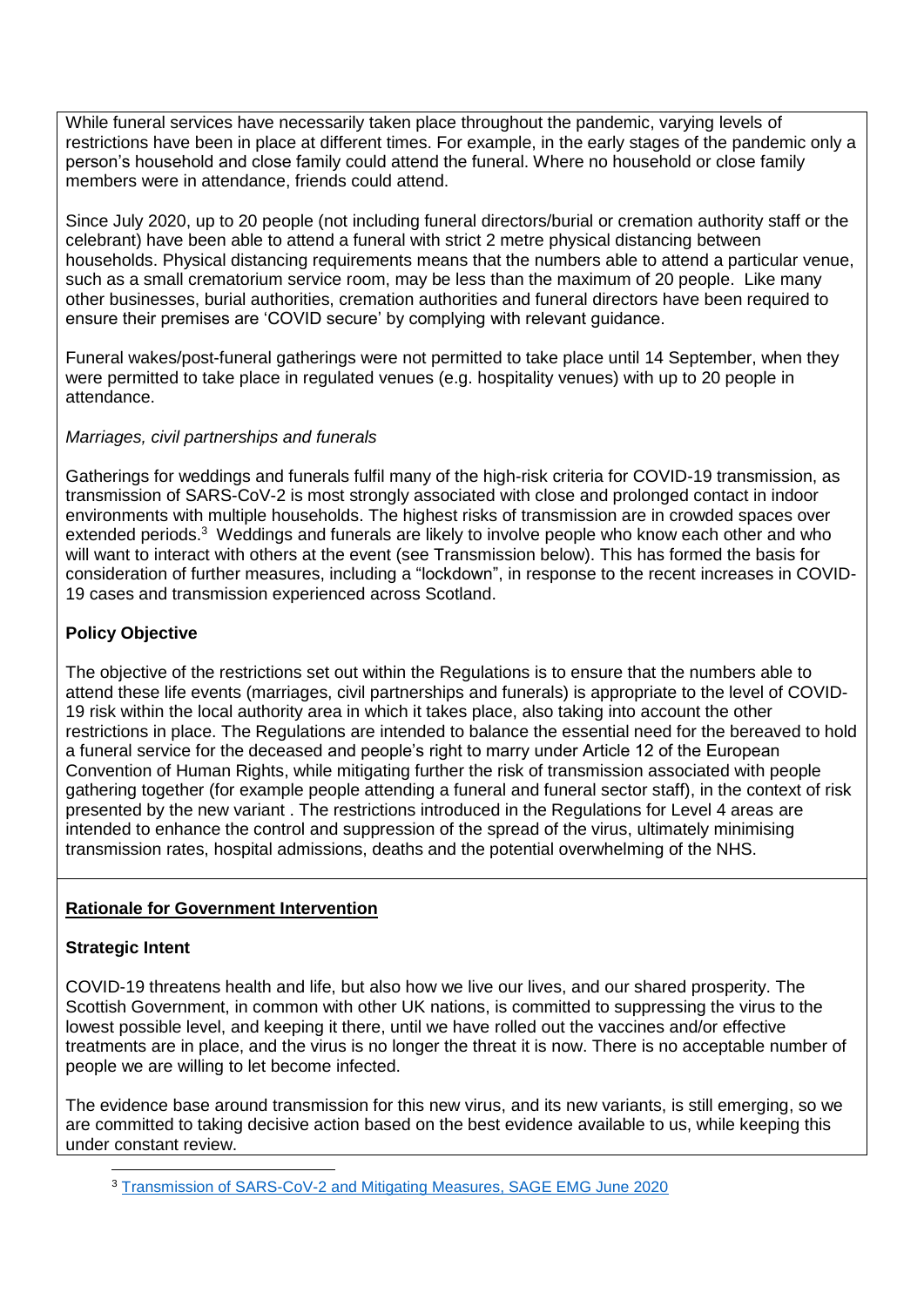# **Transmission**

We understand that one of the key risks for marriages, civil partnerships and funerals as life events is in relation to ensuring individuals and household groups maintain physical distancing in a context where they are likely to know each other and want to interact. These are emotional or otherwise important life events and individuals will usually want to interact closely with others to comfort or to congratulate. With specific regard to the Regulations, the risk elements such as sharing of food and the consumption of alcohol are particularly relevant to receptions or wakes.

Evidence published by SAGE has highlighted that "family celebrations" typically constitute a very high transmission risk.<sup>4</sup> SAGE has also published evidence noting that in Japan, China, South Korea, and Indonesia that some super-spreading events originated from wedding venues,<sup>5</sup> including that "large outbreaks have been occurred in family, friend, work-related and other gatherings including weddings and birthday parties."

# **Current position of life events: marriages, civil partnerships and funerals**

| <b>Life</b><br><b>Events</b><br><b>Measures</b> | Level 0<br>(Baseline)                                               | Level 1                                                             | Level <sub>2</sub> | Level 3    | Level 4                                                           |
|-------------------------------------------------|---------------------------------------------------------------------|---------------------------------------------------------------------|--------------------|------------|-------------------------------------------------------------------|
|                                                 | Marriages/civil<br>partnerships<br>$-50$ person limit               | Marriages/civil<br>partnerships<br>- 20 person limit                | As level 1         | As level 1 | Marriages/civil<br>partnerships<br>$-20$ person limit             |
|                                                 | <b>Funerals</b><br>$-50$ person limit                               | <b>Funerals</b><br>$-20$ person limit                               |                    |            | <b>Funerals</b><br>$-20$ person limit                             |
|                                                 | Wakes and<br>receptions<br>permitted, subject<br>to 50 person limit | Wakes and<br>receptions<br>permitted, subject<br>to 20 person limit |                    |            | Wakes permitted<br>subject to 20 person<br>limit<br>No receptions |

The current key measures relating to **life events** are set out in the table below:

## **Part 1: Funerals**

## **Consultation**

-

**Public Consultation:** Specific consultation on the regulations was precluded by urgent implementation timescales. However, correspondence received previously from the public has been taken into consideration. Correspondence continues to be received on a daily basis about restrictions on

<sup>4</sup> [SPI-M-O: Statement on events and gatherings:](https://assets.publishing.service.gov.uk/government/uploads/system/uploads/attachment_data/file/916888/spi-m-o-statement-gatherings-s0704-sage-52-200819.pdf) published 19 August 2020.

<sup>5</sup> [SARS-COV-2 TRANSMISSION ROUTES AND ENVIRONMENTS SAGE –](https://assets.publishing.service.gov.uk/government/uploads/system/uploads/attachment_data/file/933225/S0824_SARS-CoV-2_Transmission_routes_and_environments.pdf) 22 OCTOBER 2020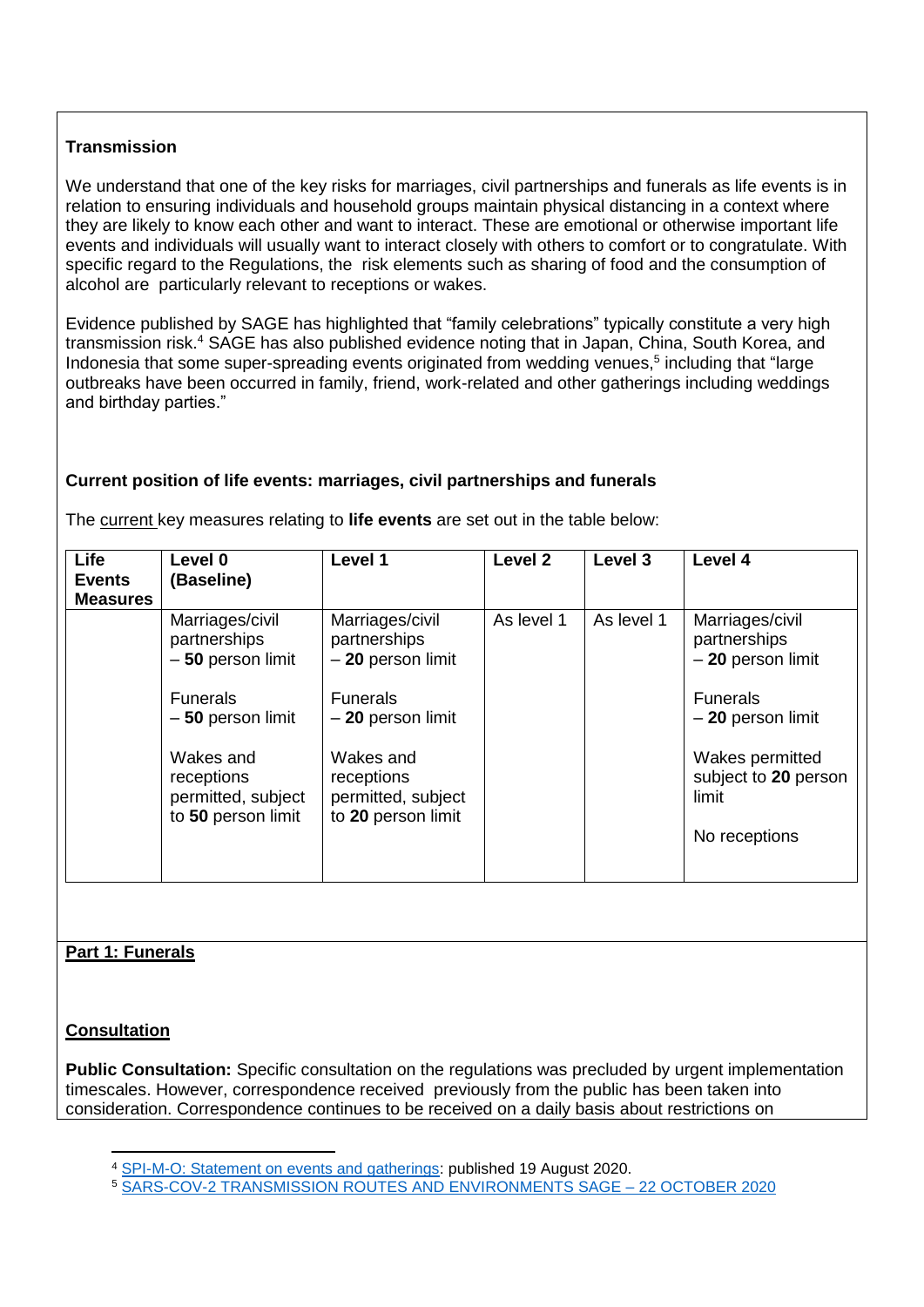attendance at funeral services, indicating that the public find the current level of restrictions on funeral services (up to 20 people) extremely tough.

Overall, however, the public has not shown similar discontent about post-funeral gatherings being disallowed (pre-14 September). Further, since the announcement of the Regulations on 4 January, no public correspondence has been received expressing concern.

### **Business: Funerals**

Discussions with the funeral industry (The Death Management Advisory Group – A UK industry led group with representation from the funeral sector UK trade associations and the Scottish Government's Funeral Industry Core Stakeholders Group) since the announcement of the Regulations have not highlighted any concerns with the prohibition of post-funeral gatherings. Officials will continue to regularly liaise with these stakeholders to receive feedback about these restrictions.

The changes in the Regulations to post-funeral gatherings (e.g. wakes) should be read in conjunction with BRIAs affecting the sectors supplying post-funeral gatherings, in particular, the BRIA for the hospitality sector.

## **Options**

This section sets out the range of options that have been considered by Scottish Ministers for tightening funeral restrictions at level 4 of Scotland's Strategic Framework.

*Option A: No change to the current level 4 position* 

Under option A, funeral services, commemorative events and post-funeral gatherings can proceed with up to 20 people in level 4, as currently set out in the strategic framework. Venues in level 4, which are otherwise required to close for business, are permitted to open for the purpose of hosting an event 'in connection with a funeral'.

This option is beneficial to both bereaved families and to the hospitality sector.

It does not, however, address the legitimate concerns around the increased transmissibility of the new variant of the virus. No other UK nation has taken this approach for level 4 equivalent.

*Option B: A reduction in the number of people permitted at post-funeral gatherings and commemorative events at level 4*

Option B is akin to the position in England (30 for funeral services; 6 for post-funeral gatherings and commemorative events).

Consideration is being given to whether funeral services in Scotland could continue to be permitted with up to 20 people in attendance, but only 5 or 10 permitted for post-funeral gatherings or at commemorative events. These new limits could be set out in guidance without need to amend the law.

Inconsistency in the numbers between funeral services and post-funeral gatherings has the potential to cause confusion for the funeral organiser and guests with only a small number of the people who attended the funeral service being able to attend the post-funeral gathering.

There would likely be an economic impact for the hospitality sector in that venues would be providing for less customers. Hospitality venues are required to close in level 4, but can open for the purpose of hosting an event 'in connection with a funeral'. The smaller the party to host, perhaps the less likely the venue is to open solely for that purpose, but some may be happy for the business.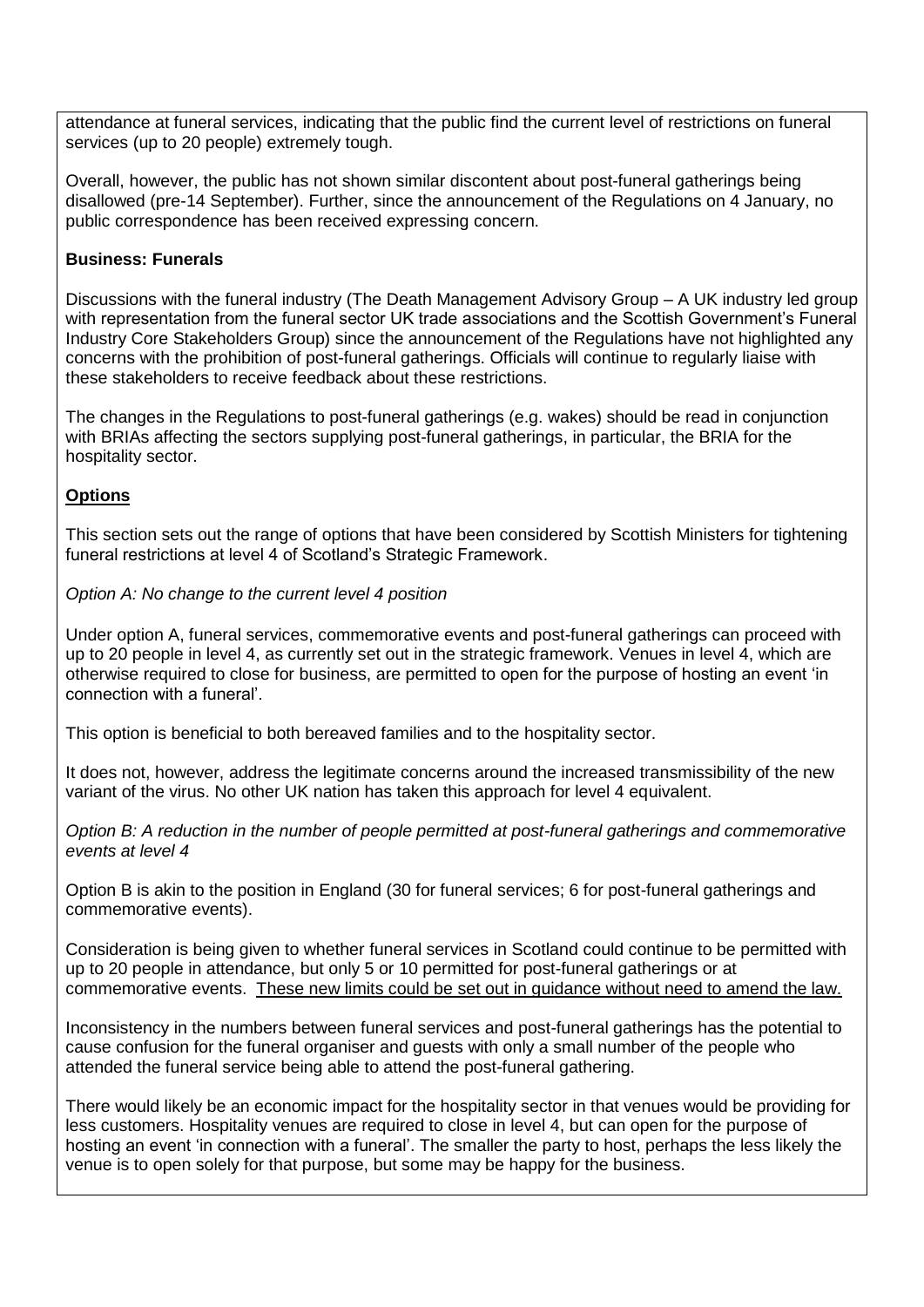## *Option C: No post-funeral gatherings permitted at level 4*

Under this option, funeral services and commemorative events can continue to take place with up to 20 people in attendance (or with a reduced number for either the funeral service or commemorative events) in recognition of the vital importance of these events.

However, post-funeral gatherings such as wakes or funeral teas will not be permitted. This aligns with the position prior to 14 September 2020. This change would require legislative change to disallow postfuneral gatherings and sits most comfortably alongside any 'stay at home' instruction.

Both Northern Ireland and Wales have prohibited post-funeral gatherings at level 4 equivalent, and England have reduced the numbers to just 6 people.

Post-funeral gatherings are likely to involve many people who know one another well and alcohol consumption is permitted. Post-funeral gatherings can be delayed to a later date. In addition, Test and Protect data has shown that they have been linked to a small number of COVID-19 outbreaks.

Currently, post-funeral gatherings at level 4, with up to 20 people, can only take place in regulated venues.

Prohibiting post-funeral gatherings at level 4 will have an economic impact on the hospitality sector. However, we consider that this measure is justified by the need to respond to the greater transmissibility of the new variant of the virus. In addition, the ban on post-funeral gatherings at level 4 is only designed to be temporary.

In level 4 hospitality venues are required to be closed more generally, and are (perhaps) unlikely to open solely for the purpose of a hosting a wake, although some may. This position also aligns with that for marriage and civil partnership receptions which are not permitted in level 4.

This option is recommended if the country moves to a 'stay at home' requirement but could also be used to tighten level 4 restrictions generally. If chosen, it is recommended that the cap on attendance for funeral services remains at 20 people.

#### *Option D: Reduce the numbers at funeral service to close family only and no post-funeral gatherings*

Option D is the most restrictive. It would reduce attendance at funeral services to 'close family' only and would not permit post-funeral gatherings (e.g. wakes). This reflects the position for funerals during the first phase of the pandemic.

The drawback here is a lack of clarity for members of the public, funeral directors and funeral organisers around who is considered close family. This leads to inconsistencies across the country in who is able to attend a funeral service as decisions are made locally by burial and cremation authorities. We know from reports during the first phase of the pandemic, that some funerals were attended by far more than 20 people, despite the 'close family only' requirement. This is because the requirement for 'close family' was largely forgotten by the funeral sector and numbers were instead dictated by the size of the venue and physical distancing requirements. In addition, although the requirement for close family was provided for in Regulation, in reality this requirement was not policed by the funeral sector or by Police Scotland and as a result it became largely redundant very quickly.

The same economic impacts and justifications for restricting post-funeral gatherings, outlined at option C apply equally here.

#### **Recommendation**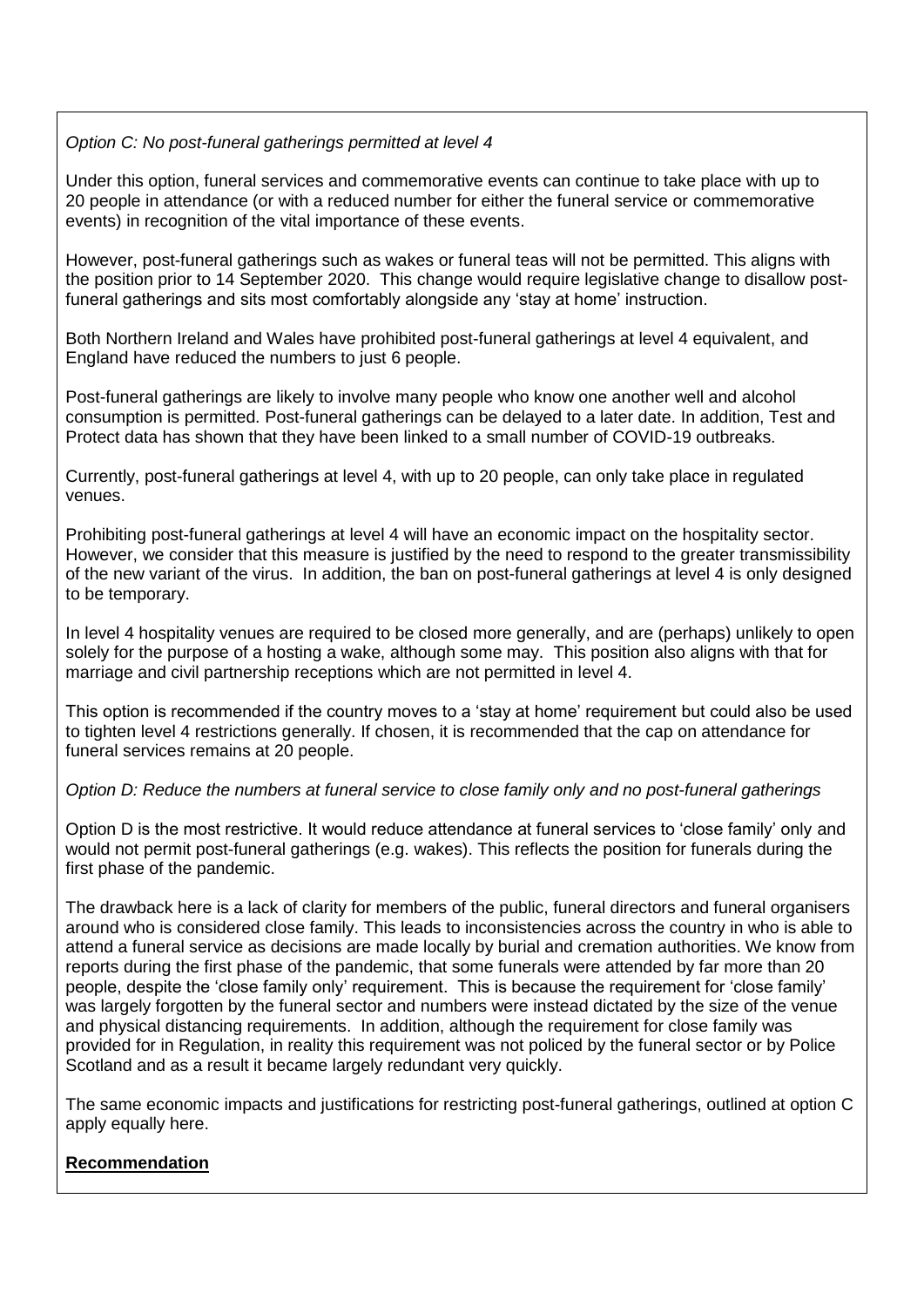Officials and clinicians noted to Ministers that if the decision were to be taken to restrict level 4 further or to move to a 'stay at home' message, either option B or C would be recommended. Because the funeral service itself is the most important element of a funeral and cannot be delayed it was preferable to consider limiting post-funeral gatherings and possibly also commemorative events in favour of maintaining the cap of 20 people at a funeral service (should physical distancing at the venue allow for 20).

The recommendation for Option C was accepted by Ministers, in the course of deciding to move to a 'lockdown' in mainland Scotland, and the Regulations which include this change come into force on 8 January 2021 to prohibit funeral teas and wakes from taking place in Level 4 areas.

This recommendation had consequences for the hospitality sector, for which post-funeral gatherings are currently one of the very limited exceptions for venues to open in a level 4 area. We consider that this measure is necessary in order to respond to the greater transmissibility of the new variant of the virus. The Regulations come into force on 8 January and prohibit funeral teas and wakes from taking place in Level 4 areas.

The measures will be kept under review and will be in place for no longer than necessary.

## **Part 2: Marriage and Civil Partnership**

### **Consultation**

.

Specific consultation on the regulations was precluded by urgent implementation timescales. However, we took account of the outcomes of an informal consultation exercise with 17 religious and belief bodies carried out in the summer of 2020 on the key concerns about the first restrictions affecting the marriage and civil partnership. The Scottish Government is aware that religious and belief bodies may have views on how many people should attend a marriage. For example, some bodies have religious requirements or preferences for more people to be present at a ceremony than the legal minimum. The Scottish Government will keep the restrictions under review . The Scottish Government will continue to engage regularly with key stakeholders to consider any impact of the restrictions on marriage and civil partnership.

## **Wedding receptions**

As indicated above, wedding receptions following a marriage or civil partnership cannot take place at level 4 at the moment.

## **Options**

### *Option A: no marriages or civil partnerships at all*

Under this option, there would be no marriages or civil partnerships allowed at all, even in emergency situations (eg where one of the parties is dying or is about to be deployed overseas immediately in the armed forces).

We would not recommend this option. It does not protect ECHR rights to marry. And even at the height of lockdown, a very small number of marriages in emergency situations did take place safely.

*Option B: marriages or civil partnerships in emergency situations only*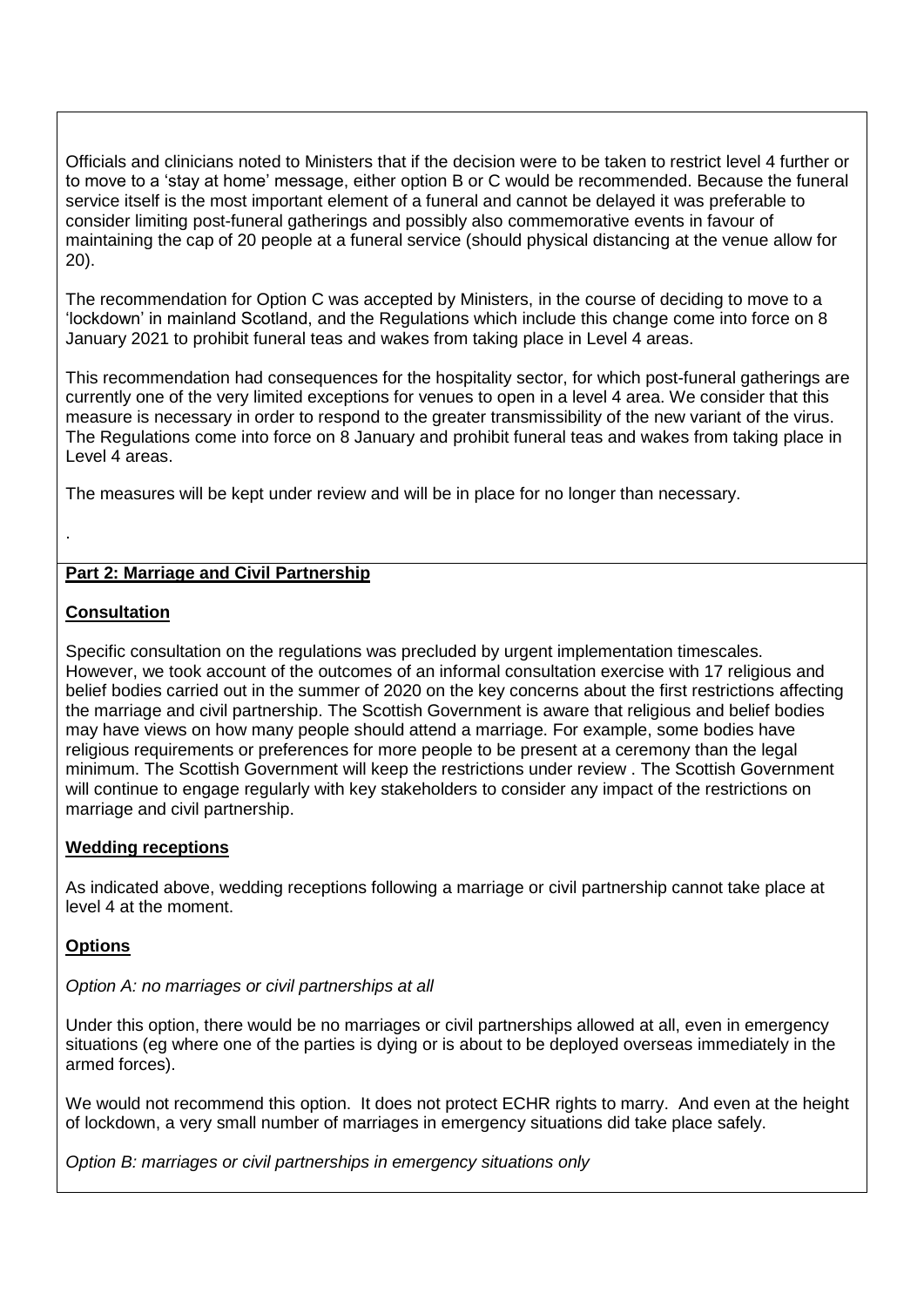Under this option, marriages or civil partnerships would only take place in emergency situations (eg where one of the parties is dying or is about to be deployed overseas immediately in the armed forces). This is, in effect, the position that applied shortly after the lockdown in March 2020.

We would not recommend this option. Although it protects the rights of couples in certain circumstances, it does not protect ECHR rights to marry generally.

*Option C: marriages or civil partnerships in line with the statutory minimum of numbers – 5 or 6.*

Under this option, numbers allowed at a marriage or civil partnership would be 5 or 6 in line with the minimum needed to meet statutory requirements:

- A religious or belief celebrant or a local authority registrar
- The couple
- Two witnesses
- If required, an interpreter (eg if the couple do not speak English or require support in relation to a disability).

This protects the ECHR right to marry. It was the number originally proposed for level 4 in the Strategic Framework but the number was increased to 15 (see option D) and then to 20 (see option E).

*Option D: marriages or civil partnerships in line with some religious body requirements - 15*

A few months ago, the Family Law Policy Unit in the Scottish Government spoke to a number of religious bodies on religious requirements in relation to marriage.

Religious requirements do, of course, vary. However, a few points emerged:

Some religious bodies had requirements for more people to attend than the statutory minimum of 5 or 6. The Scottish Government concluded at the time that 15 would appear to meet all religious requirements.

Some religious bodies required, or had a strong preference for, marriages to take place indoors or in their place of worship.

Some religious bodies, whilst having no particular requirements on numbers, noted that some couples wished both sets of parents to be present (and that, in some families, that could include step-parents too).

There are clear arguments for option D – it would meet religious requirements in relation to marriage.

However, given the current position with the pandemic, we think option C (5 or 6 attending) is necessary. As indicated above, we would intend to review the restrictions once introduced and involve religious and belief bodies in that review.

*Option E: 20 people allowed at marriages or civil partnerships*

This is the current position at level 4 (and at level 3 and at all levels except 0, where 50 people can attend).

The number allowed to attend a marriage or civil partnership at level 4 was increased from 15 to 20 before any authority areas were actually moved to level 4. This ensured that although couples would no longer be allowed to have a wedding reception (not allowed at level 4), they would at least not have to disinvite any guests.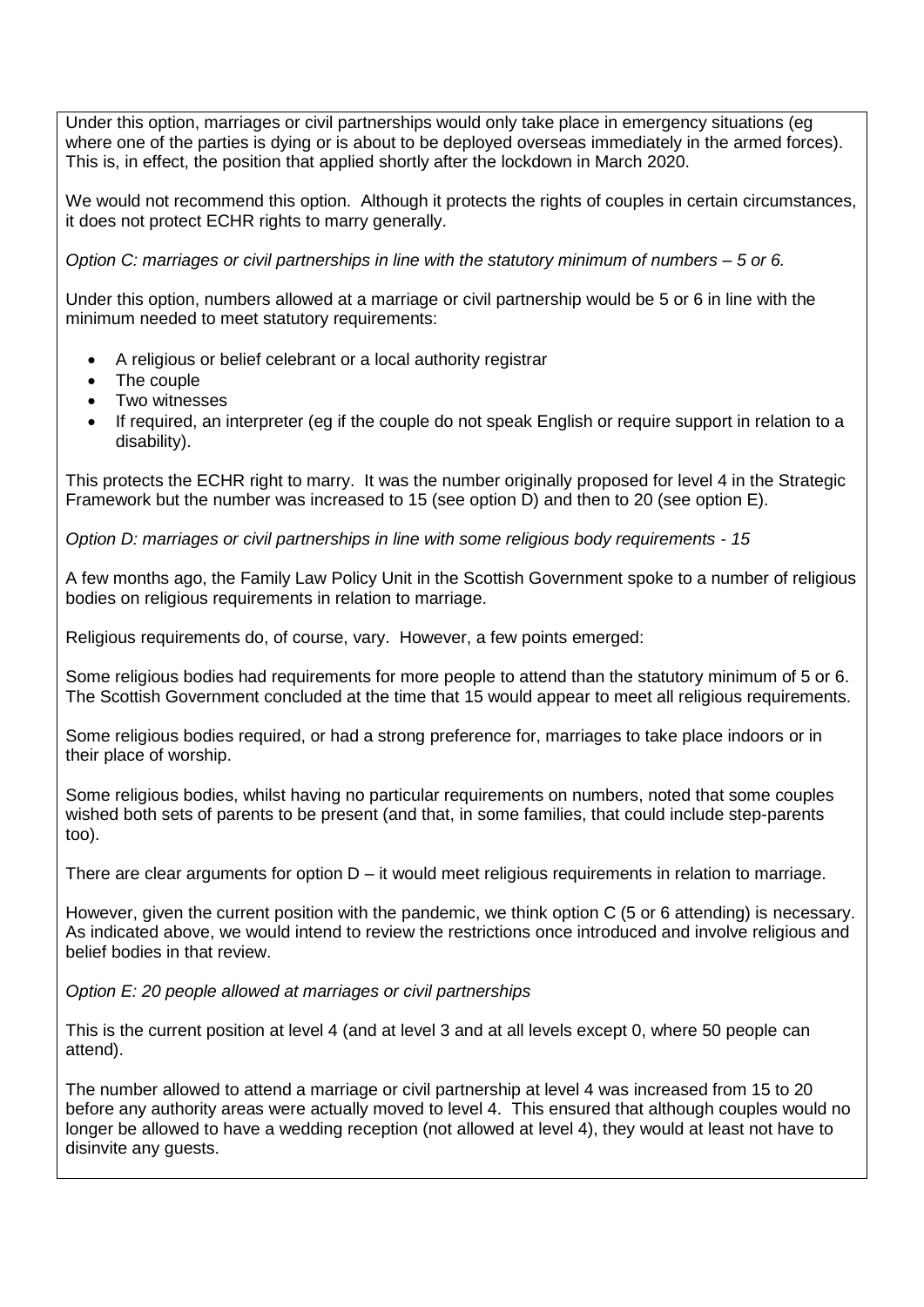With the current concerns on the increased transmissibility of the new variant of the virus. Ministers may wish to reduce the numbers who can attend a marriage ceremony or civil partnership registration at level 4.

In addition, reducing numbers may increase the safety of local authority registrars and religious and belief celebrants, who solemnise marriage and register civil partnership.

## **Recommendations**

Following Ministers' decision to implement a 'lockdown' in mainland Scotland, the Scottish Ministers consider Option C is necessary and proportionate in order to mitigate further the risk of transmission associated with people gathering together, in the context of the new variant while other public health measures are implemented such as the vaccination program. Therefore, numbers allowed at a marriage or civil partnership will be 5 or 6 (if an interpreter is required) in line with the minimum needed to meet statutory requirements and in recognition of people's right to marry under Article 12 of ECHR. These restrictions will be kept under review.

## **Scottish Firms Impact Test**:

### **What proportion of businesses are registered in Scotland?**

We do not have data on what proportion of businesses in the wedding industry operating in Scotland are registered in Scotland.

For marriages and civil partnerships, our understanding of the current restrictions in rUK in relation to level 4 equivalents is in the table below. This table should be treated with caution as restrictions in rUK may change at short notice.

|                  | Marriage and civil partnership ceremonies                                                                                                                                                                                                                                                                                                                                                   |
|------------------|---------------------------------------------------------------------------------------------------------------------------------------------------------------------------------------------------------------------------------------------------------------------------------------------------------------------------------------------------------------------------------------------|
| <b>England</b>   | Weddings and civil partnership ceremonies must only take place with up to 6<br>people. Anyone working is not included. These should only take place in<br>exceptional circumstances, for example, an urgent marriage where one of<br>those getting married is seriously ill and not expected to recover, or is to<br>undergo debilitating treatment or life-changing surgery <sup>6</sup> . |
| <b>Wales</b>     | The number who are able to attend a wedding, civil partnership, funeral or life<br>events indoors is limited by the capacity of the venue where it is being held,<br>once physical distancing measures have been taken into account.<br>To ensure that the maximum number that can attend is observed attendance<br>must be by invitation only <sup>7</sup>                                 |
| Northern Ireland | Marriages and civil partnerships ceremonies are limited to 25 people. This<br>number includes children under 12 and the celebrant.<br>A risk assessment for over 15 people is required.<br>Face masks must be worn by all other than those party to the marriage.                                                                                                                           |

<sup>-</sup><sup>6</sup> Tier 4: Stay at Home - [GOV.UK \(www.gov.uk\)](https://www.gov.uk/guidance/tier-4-stay-at-home?priority-taxon=774cee22-d896-44c1-a611-e3109cce8eae#weddings-civil-partnerships-religious-services-and-funerals)

<sup>7</sup> [Alert level 4: frequently asked questions | GOV.WALES](https://gov.wales/alert-level-4-frequently-asked-questions#section-58346)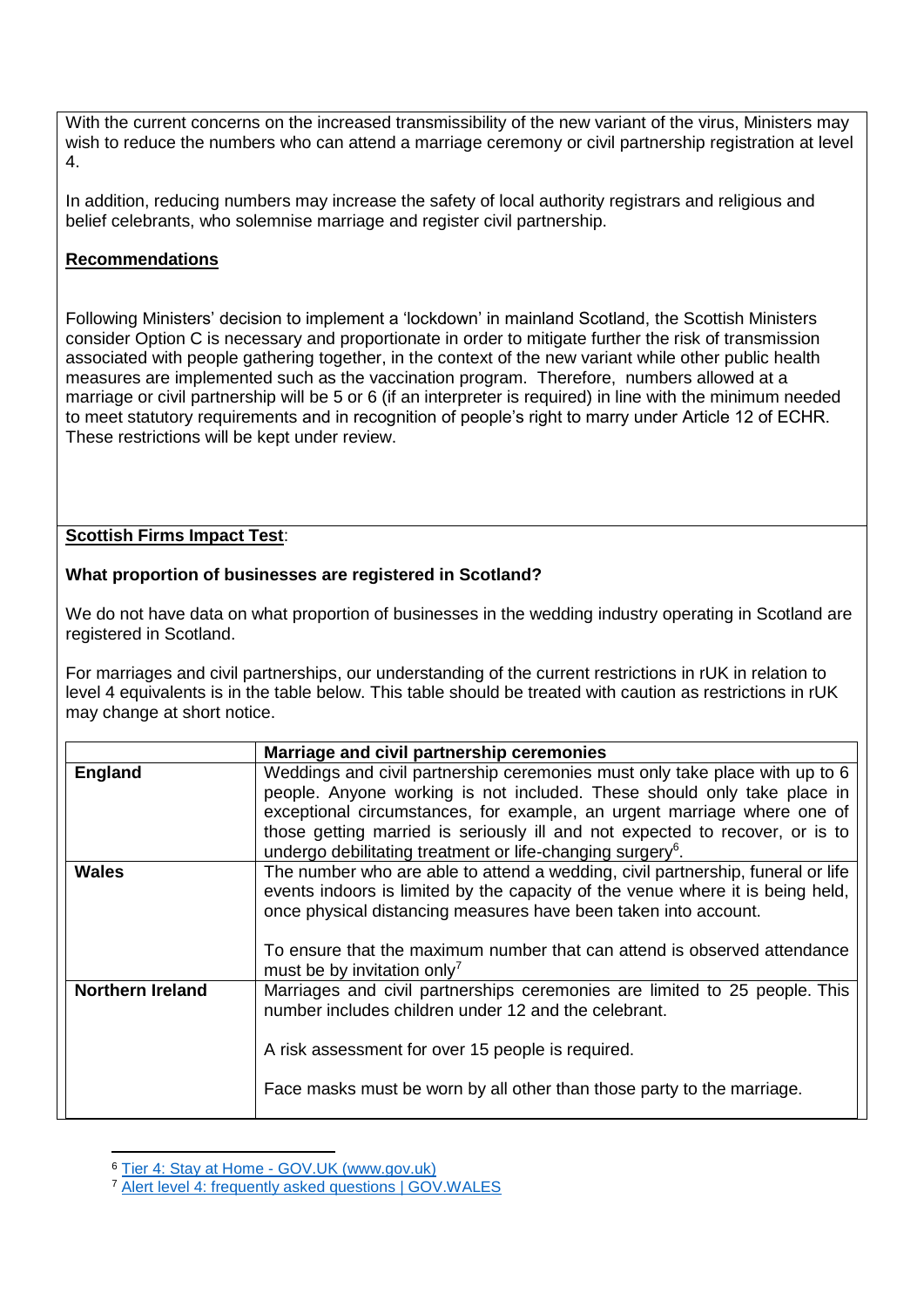| Receptions or post ceremony gatherings are not permitted <sup>8</sup> |  |
|-----------------------------------------------------------------------|--|
|-----------------------------------------------------------------------|--|

For funerals, our understanding of the current restrictions in rUK in relation to level 4 equivalents is in the table below. This table should be treated with caution as restrictions in rUK may change at short notice.

|                                                                                                                                                                                  | <b>Funeral Services</b>                                                                                                                                                                                                                                                                                                                       | <b>Commemorative</b><br><b>Events</b> | Post-funeral<br>gatherings (e.g.<br>wakes) |
|----------------------------------------------------------------------------------------------------------------------------------------------------------------------------------|-----------------------------------------------------------------------------------------------------------------------------------------------------------------------------------------------------------------------------------------------------------------------------------------------------------------------------------------------|---------------------------------------|--------------------------------------------|
| <b>England - From</b><br>discussions with<br><b>Cabinet Office</b><br>officials it appears<br>these restrictions<br>may be under<br>review and could<br>be tightened<br>further. | 30 people can attend                                                                                                                                                                                                                                                                                                                          | 6 people can attend                   | 6 people can attend                        |
| <b>Wales</b>                                                                                                                                                                     | The number who are<br>able to attend a funeral<br>or life events indoors is<br>limited by the capacity<br>of the venue where it is<br>being held, once<br>physical distancing<br>measures have been<br>taken into account.<br>To ensure that the<br>maximum number that<br>can attend is observed<br>attendance must be by<br>invitation only | See funeral services                  | Not permitted                              |
| <b>Northern Ireland</b>                                                                                                                                                          | 25 people can attend                                                                                                                                                                                                                                                                                                                          |                                       | Not permitted                              |

It is not foreseen that funeral restrictions in Scotland will disadvantage Scottish companies within the UK, or elsewhere in Europe.

## **How many businesses and what sectors is it likely to impact on?**

#### *Marriages and civil partnerships*

The measures to reduce the likelihood of transmission of COVID-19 at marriages and civil partnerships are likely to continue to impact on a wide range of businesses, small or large, but we do not have reliable data on this.

<sup>-</sup><sup>8</sup> [Coronavirus \(COVID-19\) regulations guidance: what the restrictions](https://www.nidirect.gov.uk/articles/coronavirus-covid-19-regulations-guidance-what-restrictions-mean-you) mean for you | nidirect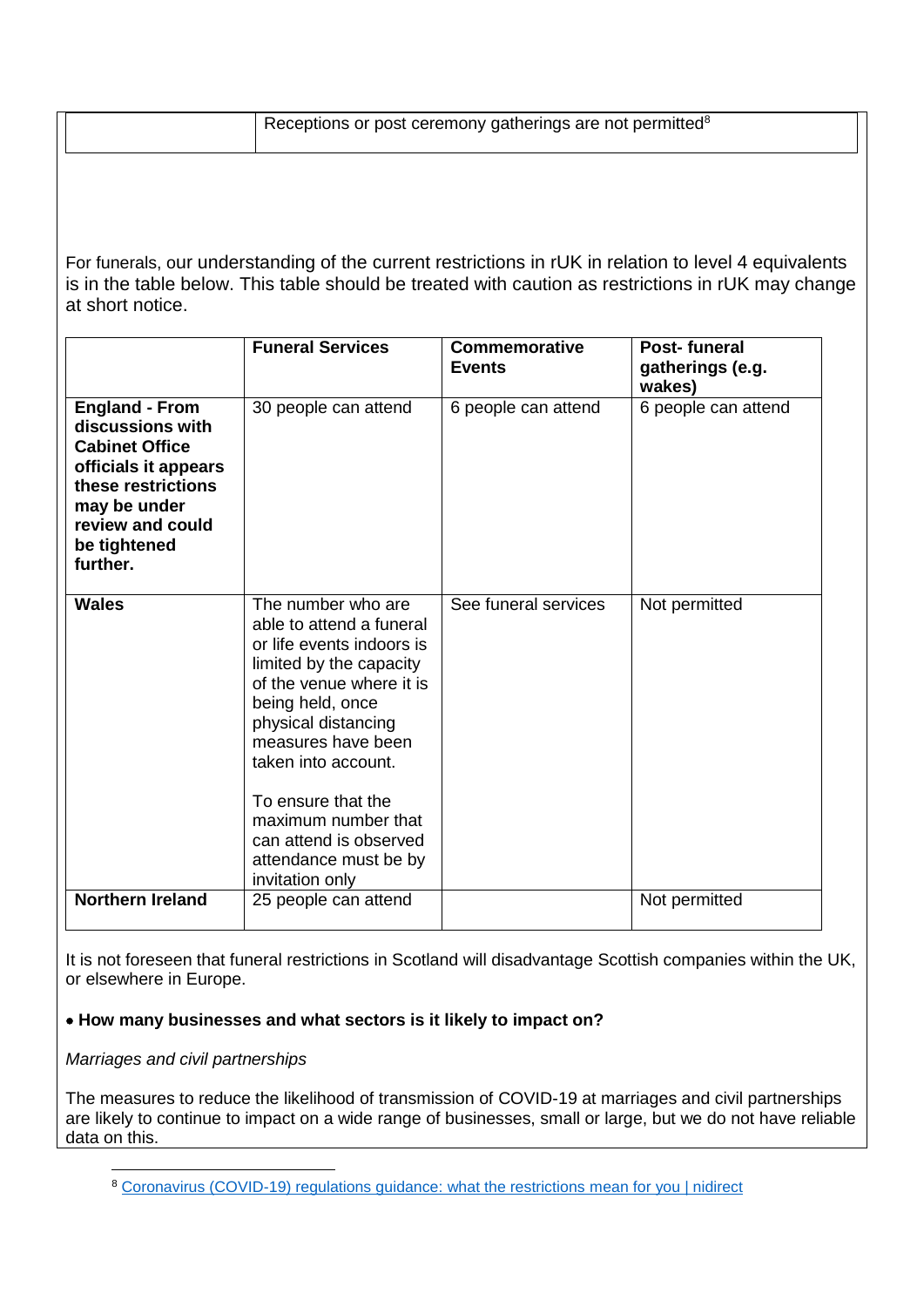## *Funerals*

The measures to reduce the likelihood of transmission of COVID-19 at funerals and wakes/post-funeral gatherings are likely to continue to impact cremation authorities, burial authorities and funeral directors businesses.

However, because funerals services can continue to be held across each of the levels, albeit with lower numbers of attendees, the negative impact on the funeral sector is likely to be less than in other sectors.

A move to prohibit post-funeral gatherings during a new period of 'lockdown', or as an enhanced set of restrictions on level 4 areas, will have an impact on hospitality businesses. This impact is difficult to quantify.

### **What is the likely cost or benefit to business?**

#### *Marriage and civil partnership*

It is already the case at level 4 that wedding receptions following a marriage ceremony or civil partnership cannot take place.

However, any further tightening of restrictions on marriage ceremonies and civil partnership registrations at level 4 might impact adversely on the wedding industry (eg hotels; venues; photographers; musicians; chauffeurs; wedding planners etc).

At level 4, hotels and food and drink premises must generally close. However, there are exemptions in place when a marriage ceremony or civil partnership registration is taking place. Therefore, restricting the numbers who can attend a marriage ceremony or civil partnership registration may reduce income for hospitality venues. Some may decide it is not worth opening to host a small marriage ceremony or civil partnership registration.

It is difficult to provide an estimate of the cost to business of these proposed additional restrictions. The average cost of a wedding in Scotland in 2017 was reported to be £19,791<sup>9</sup>. Based on the number of marriages registered in Scotland in 2019<sup>10</sup> if £19,791 remained the average spend, the wedding industry in Scotland might have been worth around £519 million in 2019.<sup>11</sup>

#### *Funerals*

Given funeral services can continue through the 'lockdown' announced for January 2021, we do not consider there to be any negative impact for the funeral industry sector.

The decision to disallow post-funeral gatherings during the 'lockdown' will have a negative impact on the hospitality sector which would otherwise be permitted to host these gatherings. The impact is difficult to quantify. This measure is considered necessary and will be kept under review.

#### **Competition Assessment:**

<sup>-</sup><sup>9</sup> [The UK Wedding Report 2018 | Wedding Advice | Bridebook](https://bridebook.co.uk/article/theukweddingreport2018)

<sup>10</sup> 26,225 marriages were registered in 2019: National Records of Scotland [List of Data Tables |](https://www.nrscotland.gov.uk/statistics-and-data/statistics/statistics-by-theme/vital-events/general-publications/vital-events-reference-tables/2019/list-of-data-tables#section7)  [National Records of Scotland \(nrscotland.gov.uk\)](https://www.nrscotland.gov.uk/statistics-and-data/statistics/statistics-by-theme/vital-events/general-publications/vital-events-reference-tables/2019/list-of-data-tables#section7)

<sup>&</sup>lt;sup>11</sup> Some of spending on marriages and civil partnerships may have benefited businesses outwith **Scotland**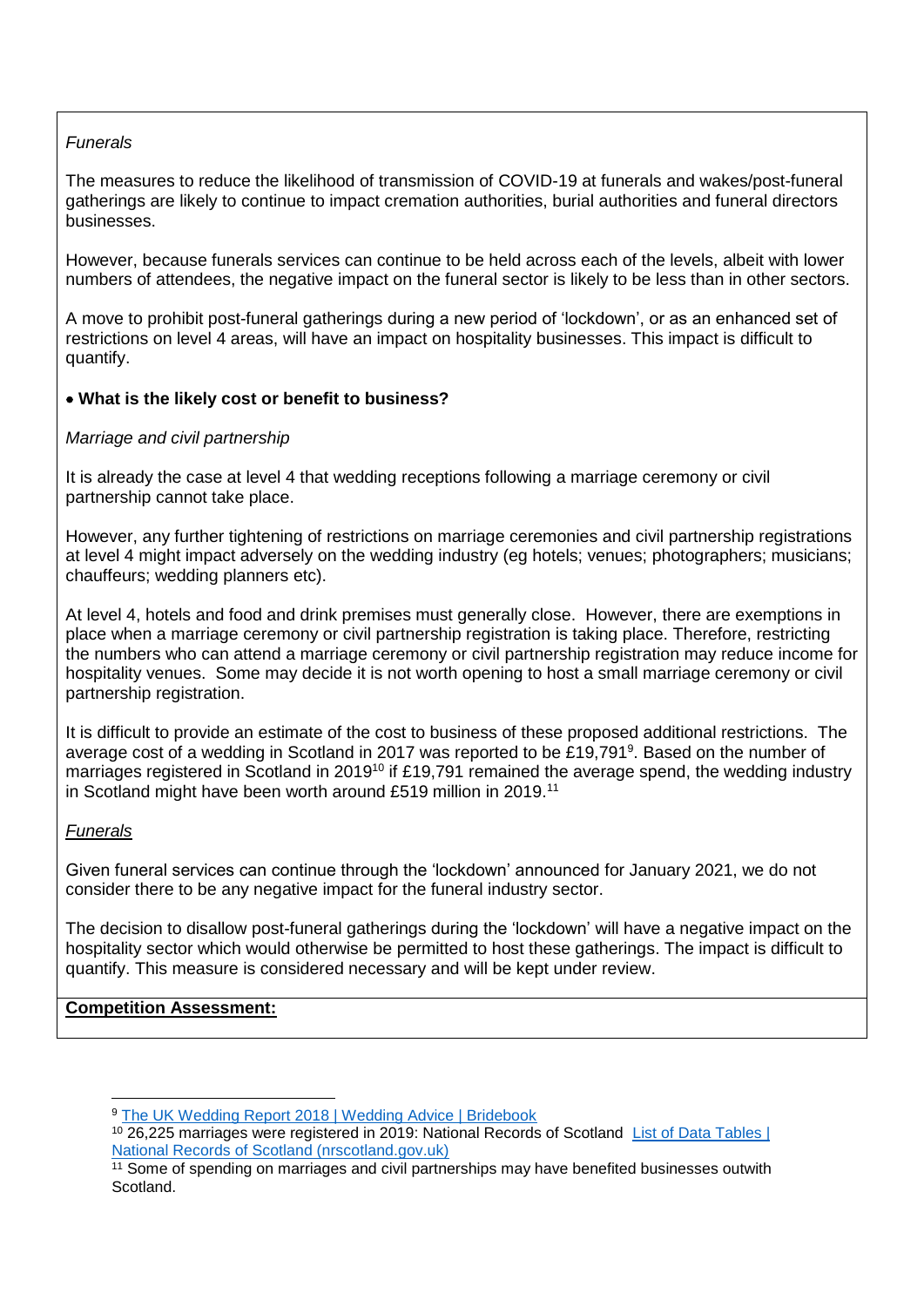Our view is that the proposed measures for marriages, civil partnerships or funerals in 'lockdown' (effectively enhancing protection in level 4) would not impact in themselves on competition between businesses.

### **• Will the measure directly or indirectly limit the number or range of suppliers?**

### *Marriage and civil partnership*

It will remain the case that marriage ceremonies and civil partnership registrations will remain available and that couples will continue to have a choice between having a service conducted by a civil registrar or having a service conducted by a religious or belief celebrant. However, some venues may decide to close as a result of tighter restrictions.

### *Funerals*

Prohibiting post-funeral gatherings in areas at level 4/in 'lockdown' may lead to people arranging postfuneral gatherings in level 3 protection areas, moving business into a different areas and limiting supplier choice. However, existing guidance requests that those arranging a funeral do not arrange it outwith their local area where they would not normally do so, unless there is a specific reason to do so. Further, the expense of travelling to level 3 areas (currently only the islands), may provide a disincentive to planning funerals and post-funeral gatherings in level 3 protection areas to avoid 'lockdown' restrictions. As such, this has not been assessed to be a high risk.

### **• Will the measure limit the ability of suppliers to compete?**

Travel guidance exceptions permit travel between different areas for attending a marriage, civil partnership or funeral which means that a venue in a lower transmission area can attract business from elsewhere but also allows for continuing competitiveness between all venues.

People are allowed to travel between areas to a funeral as mourners may come from different areas to where the funeral is taking place.

On marriages and civil partnerships, the intention is that the 5 or 6 people allowed to attend at level 4 will be allowed to travel. This reflects that the 5 or 6 are playing key roles at the event and may not live in the area where the event is taking place.

Prohibiting post-funeral gatherings at level 4/in 'lockdown' may lead to people arranging post-funeral gatherings in level 3 protection areas, moving business into a different areas (i.e. level 4 businesses cannot compete). For the reasons outlined above, this is not assessed to be a high risk.

#### **• Will the measure limit suppliers' incentives to compete vigorously?**

Funeral service providers and marriage/civil partnership venues can attract business at all levels and travel exemptions complement this.

Restricting post-funeral gatherings at level 4 (same as wedding receptions) may lead to people arranging post-funeral gatherings in level 3 protection areas, moving business into a different areas. For the reasons outlined above, this is not assessed to be a high risk.

## **• Will the measure limit the choices and information available to consumers?**

The measures do not limit the choices available to consumers- exceptions to travel guidance permit travel between different areas for attending a marriage or funeral.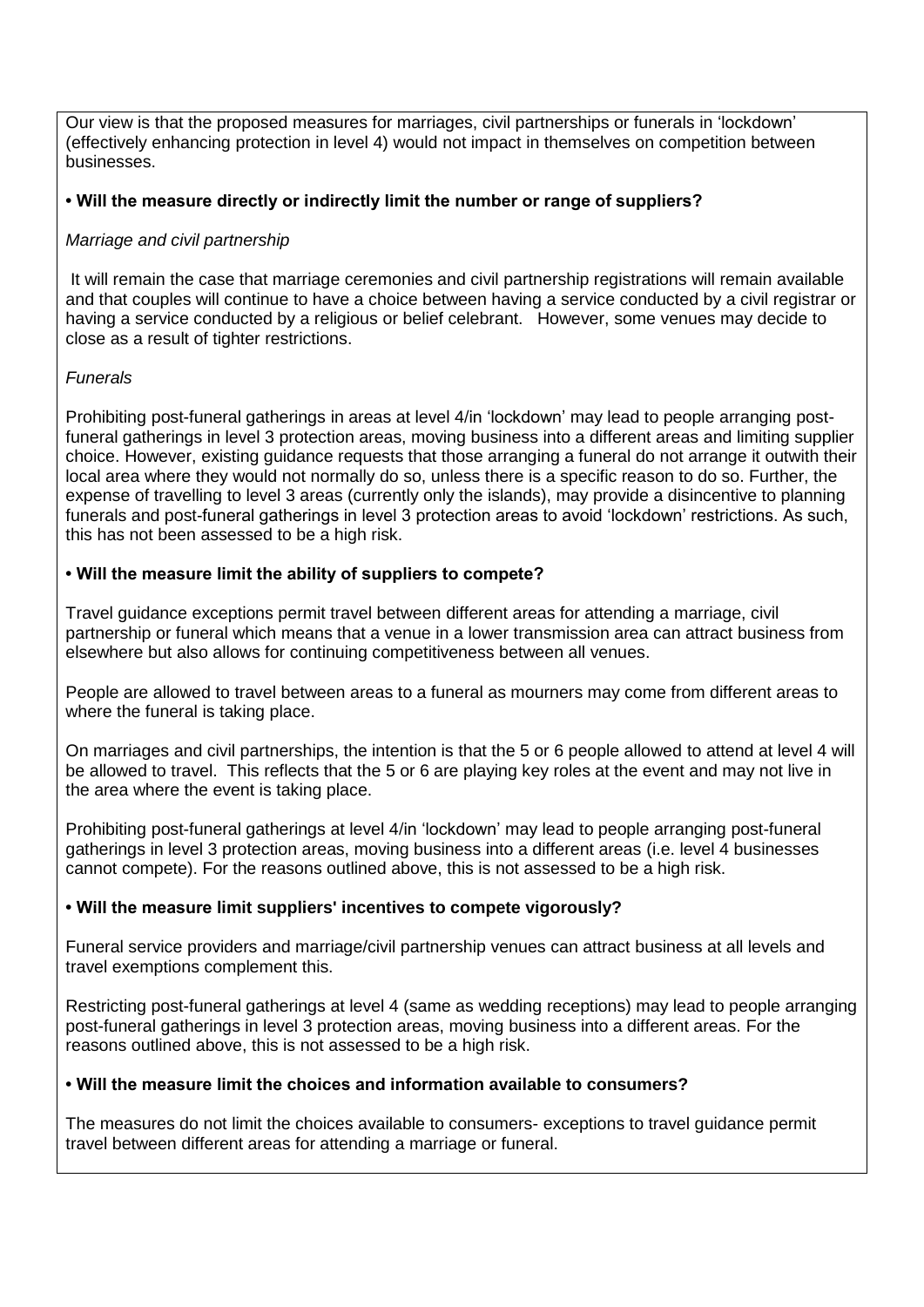As indicated above, it will remain the case that marriage ceremonies and civil partnership registrations will remain available and that couples will continue to have a choice between having a service conducted by a civil registrar or having a service conducted by a religious or belief celebrant. However, some venues may decide to close as a result of tighter restrictions.

Prohibiting post-funeral gatherings at level 4/in 'lockdown' removes this option for customers.

#### **Consumer Assessment:**

## • **Does the policy affect the quality, availability or price of any goods or services in a market?**

Refer to BRIA (November 2020) for general increased costs to businesses.

The potential options outlined above are unlikely to have additional impact; although some marriage venues may decide not to open for small marriage services

### **• Does the policy affect the essential services market, such as energy or water?**

There is no expected impact on markets for essential services.

### **• Does the policy involve storage or increased use of consumer data?**

No.

## **• Does the policy increase opportunities for unscrupulous suppliers to target consumers?**

This is unlikely to occur as a consequence of the strategic framework.

#### **Test run of business forms:** N/A

**Digital Impact Test:** N/A

#### **Legal Aid Impact Test:** N/A

**Enforcement, sanctions and monitoring:** The guidance pertaining to the numbers permitted to attend marriages, civil partnerships and funerals will continue to be reviewed regularly. Regulations have been put in place to support the implementation of the measures. Monitoring and enforcement will be undertaken by Local Authority Environmental Heath Officers and, in some cases, Police Scotland.

#### **Implementation and delivery plan and post-implementation review:**

As noted above Ministers have chosen Option C in relation to funerals (prohibiting post-funeral gatherings), and Option C in relation to marriage ceremonies and civil partnership registrations.

Following the Regulations, related guidance has been reviewed and updated to support the implementation of the measures.

The Scottish Government will keep these measures under review, involving religious and belief bodies, and funeral industry stakeholders.

### **Summary and recommendations:**

#### **Introduction**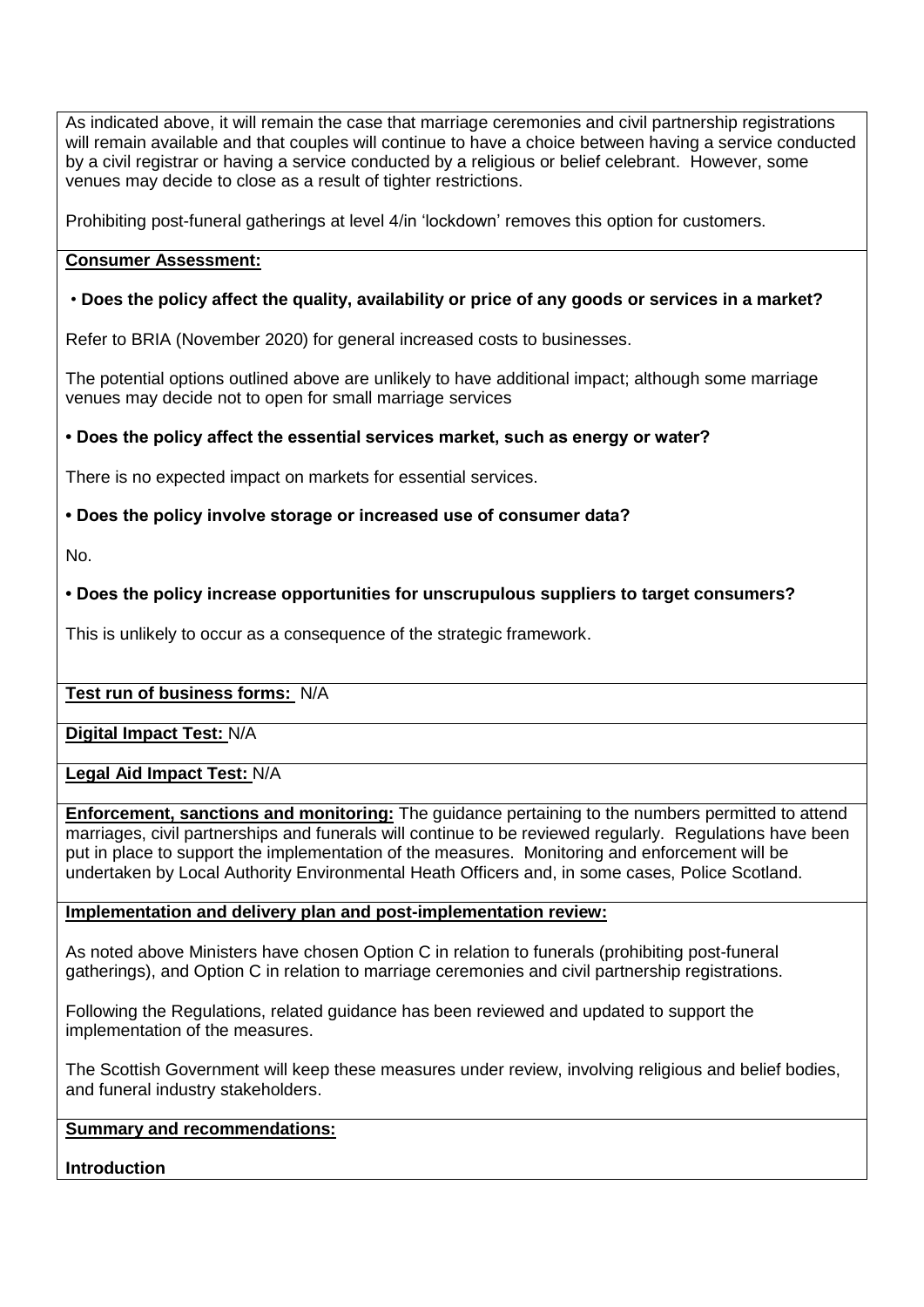This BRIA has examined the life event (marriages, civil partnerships and funerals) measures within level 4 of the Strategic Framework (i.e. in 'lockdown') in light of increased transmission of COVID-19 and the emergence of a new variant.

# **Background**

The Scottish Government's strategic framework includes a package of measures which collectively are designed to supress transmission of the virus.

Whilst this BRIA is focused on life events (marriages, civil partnerships and funerals), measures are also being taken to reduce opportunities for transmission across a range of settings. It is important to view these measures in the context of this wider package of actions.

# **Options Appraisal**

The Strategic Framework includes a range of actions designed to suppress virus transmission. In taking action a careful balance needs to be struck between protecting health and minimising the negative impacts on business, jobs and livelihoods.

More detailed discussion of the options for life events in level 4 that were considered by Scottish Ministers (considering the position in Scotland and across a range of activities as a whole) is contained within the main body of this document.

## **Main recommendations for Level 4**

### *Marriage ceremonies and civil partnership registrations*

Reduce numbers allowed at a marriage or civil partnership to 5 or 6 (with interpreter) in line with the minimum needed to meet statutory requirements.

- A religious or belief celebrant or a local authority registrar
- The couple
- Two witnesses
- If required, an interpreter (eg if the couple do not speak English or require support in relation to a disability).

#### *Funerals*

The funeral service itself is the most important element of a funeral and cannot be delayed. It is therefore preferable to consider limiting post-funeral gatherings and possibly also commemorative events in favour of maintaining the cap of 20 people at a funeral service (should physical distancing at the venue allow for 20).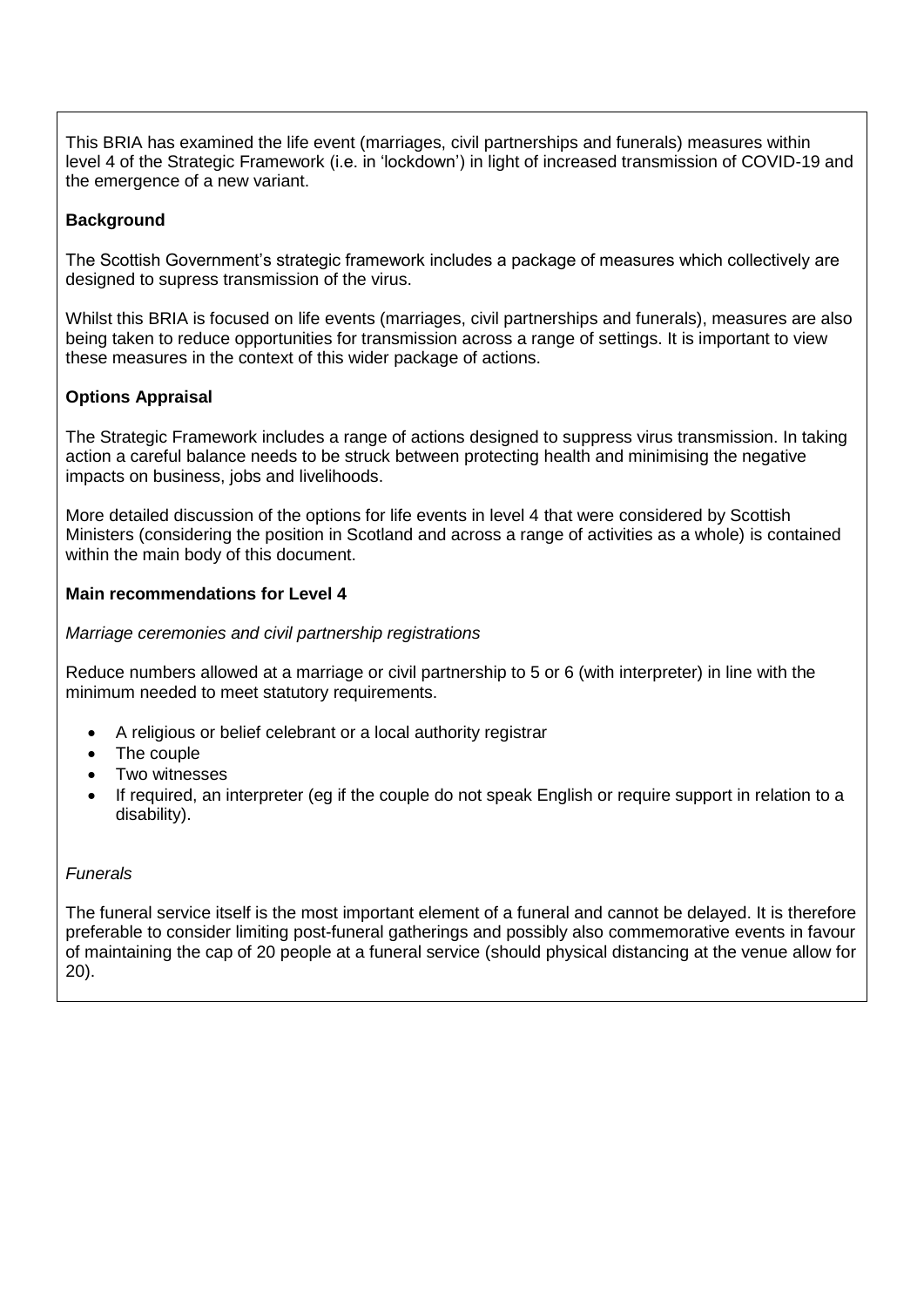**Title of proposal:** Closure of independent clinics etc in Level 4 in relation to the provision of cosmetic and aesthetic procedures.

## **Purpose and intended effect:**

These Regulations require the closure of independent clinics, independent hospitals and independent medical agencies, in relation to the provision of cosmetic and aesthetic procedures, but not for other provision of medical or surgical assistance. These premises are no longer permitted to operate in Level 4 areas for the purpose of those procedures, to align with the previous changes limiting essential retail in a narrower manner. Given the new variant of coronavirus is thought to be up to 70% more transmissible, it is essential that opportunities for leaving the home, travelling or interacting with others are limited to only the most essential activities. In addition these kind of services fulfil many of the high-risk criteria for COVID-19 transmission, as transmission is most strongly associated with close and prolonged contact in indoor environments.

This brings the parts of independent healthcare sector regulated by Healthcare Improvement Scotland (HIS) and which provide cosmetic and aesthetic procedures into line with close contact services, such as beauty therapists and unregulated complementary and alternative medicines services and addresses the concerns raised by the Cabinet Secretary for Health that independent providers of cosmetic procedures had continued to operate in Level 4 areas despite guidance from the National Clinical Director and the Chief Dental Officer.

Other close contact services such as those listed above are classed as business and have therefore been required to close, whereas those services included in these Regulations are classed as healthcare and so far have not been legally required to close.

#### **Consultation:**

These provisions will apply to independent healthcare providers regulated by Healthcare Improvement Scotland (HIS): independent hospitals; independent clinics where services are provided by a medical practitioner, dental practitioner, registered nurse, registered midwife or dental care professional; and independent medical agencies where services are provided by a medical practitioner.

The National Clinical Director and the Chief Dental Officer have issued guidance to the independent healthcare sector regulated by HIS via letter on a number of occasions, setting out which activities should be being carried out at the different levels of initially the Route Map and Strategic Framework. The most recent joint letter was on 10 November 2020 and set out clearly that 'no aesthetic and elective procedures should be carried out in Level 4 areas.' The reasons behind this guidance were also set out in the letter, which was issued to all clinics etc regulated by HIS:

- the resurgence of coronavirus cases.
- the need to protect public health and prevent the NHS from becoming overwhelmed
- the need to adhere to physical distancing guidelines and
- the guidance on the non-removal of face coverings.

Recipients of the letter were asked to exercise professionalism and clinical judgement to ensure the range of treatments, procedures and care provided was appropriate and delivered in a way that did not have an adverse impact on the national effort to keep COVID-19 under control. In level 4, the focus of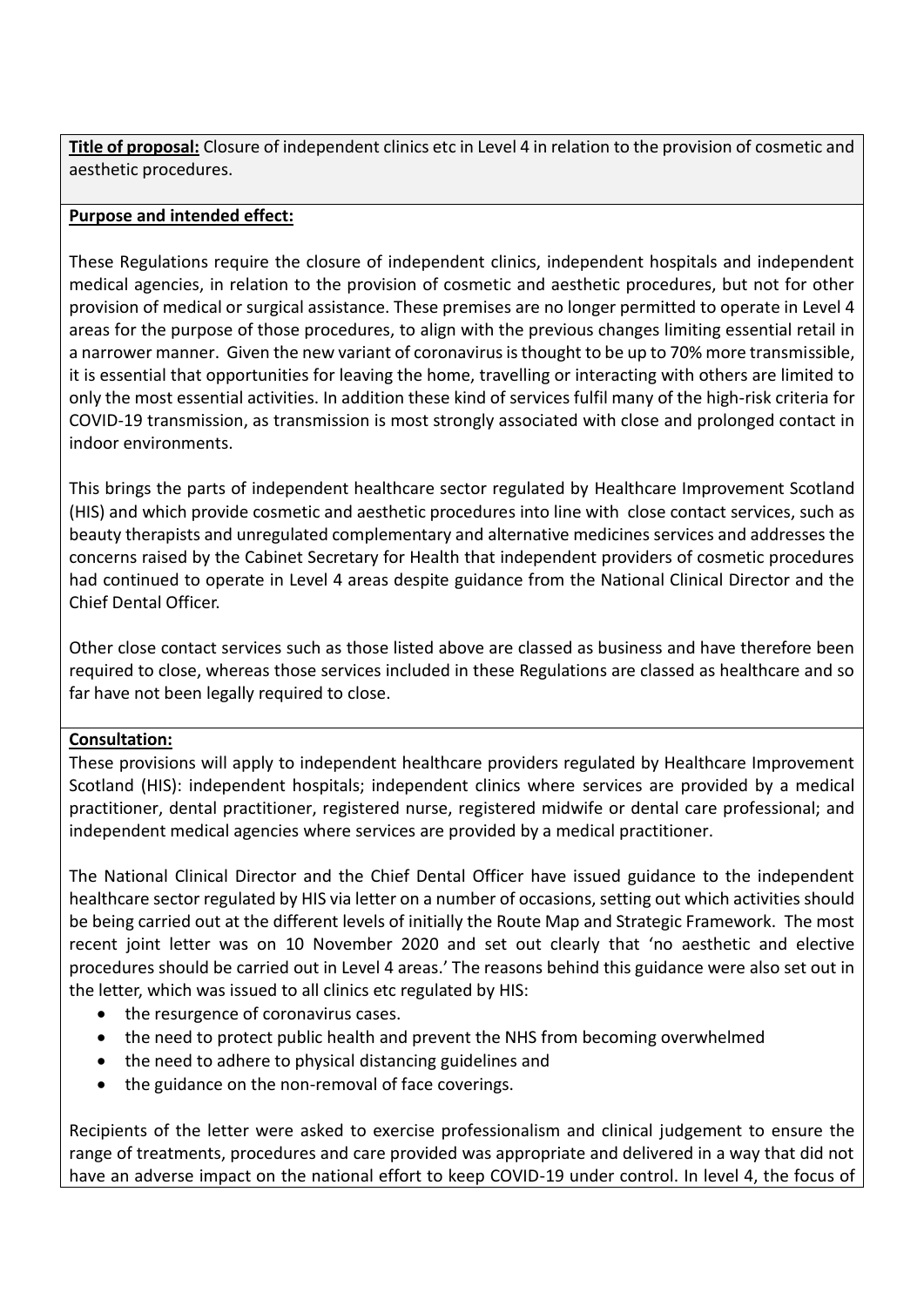care was to be restricted to essential or urgent treatment of clinically diagnosed conditions where no treatment would have a significant adverse impact on the wellbeing of the patient and, as set out above, no aesthetic and elective procedures was to be carried out.

Additional consultation on the specific provisions in the Regulations has been with HIS in their capacity as regulator of independent healthcare in Scotland, who will be expected to provide advice to those enforcing the Regulations.

### Options:

The non-statutory approach taken so far has meant that no powers have been available to ensure that independent healthcare providers adhere to the guidance set out by the National Clinical Director and the Chief Dental Officer that care was to be restricted to essential or urgent treatment of clinically diagnosed conditions.

Despite the provision of that guidance, we are aware that some clinics, despite being in the previous level 4, did not close and are continuing to operate, for example justifying this on the fact that their patients' self-esteem would suffer. This has been a cause of concern to the Cabinet Secretary for Health. We therefore need to place the restrictions into Regulations.

To note that HIS have welcomed the statutory approach in terms of clarifying the situation for them with regard to the provision of cosmetic and aesthetic procedures and for the clinics involved.

## **Scottish Firms Impact Test**:

 **Will it have an impact on the competitiveness of Scottish companies within the UK, or elsewhere in Europe or the rest of the world?**

No

**How many businesses and what sectors is it likely to impact on?**

**As set out above, the providers impacted are classed as healthcare providers rather than businesses. They will only be prevented from providing cosmetic and aesthetic procedures and will be able to continue to provide other necessary healthcare services, such as cataract surgery.**

- Of a total of 423 clinics currently registered, approximately 322 clinics would be aesthetic/cosmetic, although a number of these may be dual purpose (ie primarily aesthetic but may remain open for GP services).
- Based on a 10% sample, the average number of staff is 2.5 meaning around 805 staff working in these clinics in total. The range for this is from 1-15 staff.
- Based on a 10% sample, the average number of patients is 389 meaning around 125,258 patients. The range on this is much broader from 24-3120.
- **What is the likely cost or benefit to business?**
- It is very difficult to obtain financial information about this sector due to the competitive nature of the business, where revealing this information would give your competitors an advantage.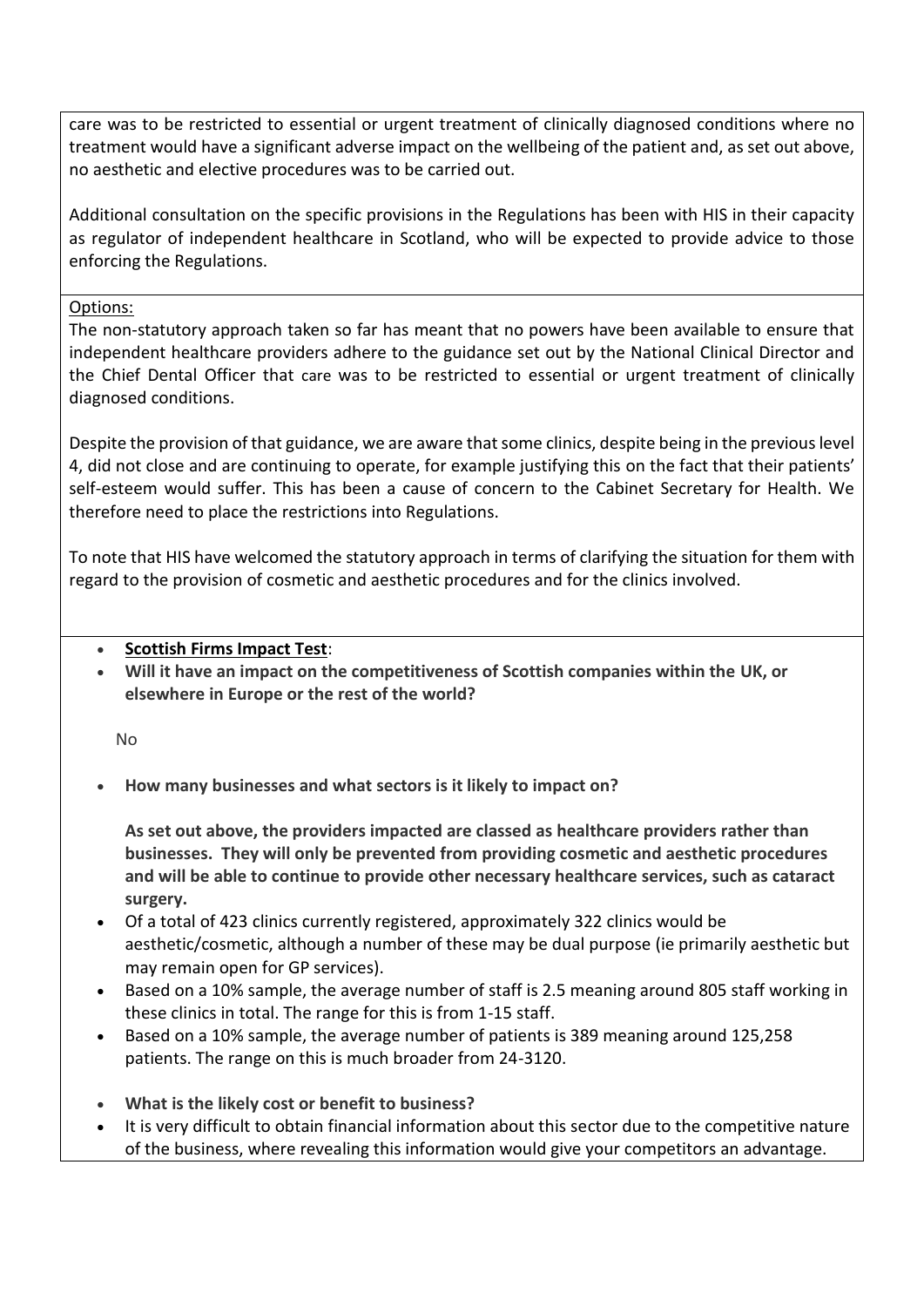However the Laing-Buisson cosmetic surgery report estimated a UK national worth of 286 Million in 2018 but predicted a rise within 5 years to in excess of 3 billion nationally.

#### **Competition Assessment:**

## o **Will the measure directly or indirectly limit the number or range of suppliers?**

Yes for provision of cosmetic and aesthetic procedures

### o **Will the measure limit the ability of suppliers to compete?**

This measure brings the providers of cosmetic and aesthetic procedures regulated by HIS into line with others in Scotland providing similar close contact services.

o **Will the measure limit suppliers' incentives to compete vigorously?**

As above

### o **Will the measure limit the choices and information available to consumers?**

Yes, only for the provision of non-essential services such as cosmetic and aesthetic procedures

#### **Consumer Assessment:**

## **Does the policy affect the quality, availability or price of any goods or services in a market?**

It is possible that unregulated businesses may try to step into the gap and thereby affect the above with regard to cosmetic and aesthetic procedures. Legitimate alternative providers such as beauty therapists are already obliged to shut at level 4, but there may be less scrupulous providers who see an opportunity.

**Does the policy affect the essential services market, such as energy or water?**

No

**Does the policy involve storage or increased use of consumer data?**

No

**Does the policy increase opportunities for unscrupulous suppliers to target consumers?**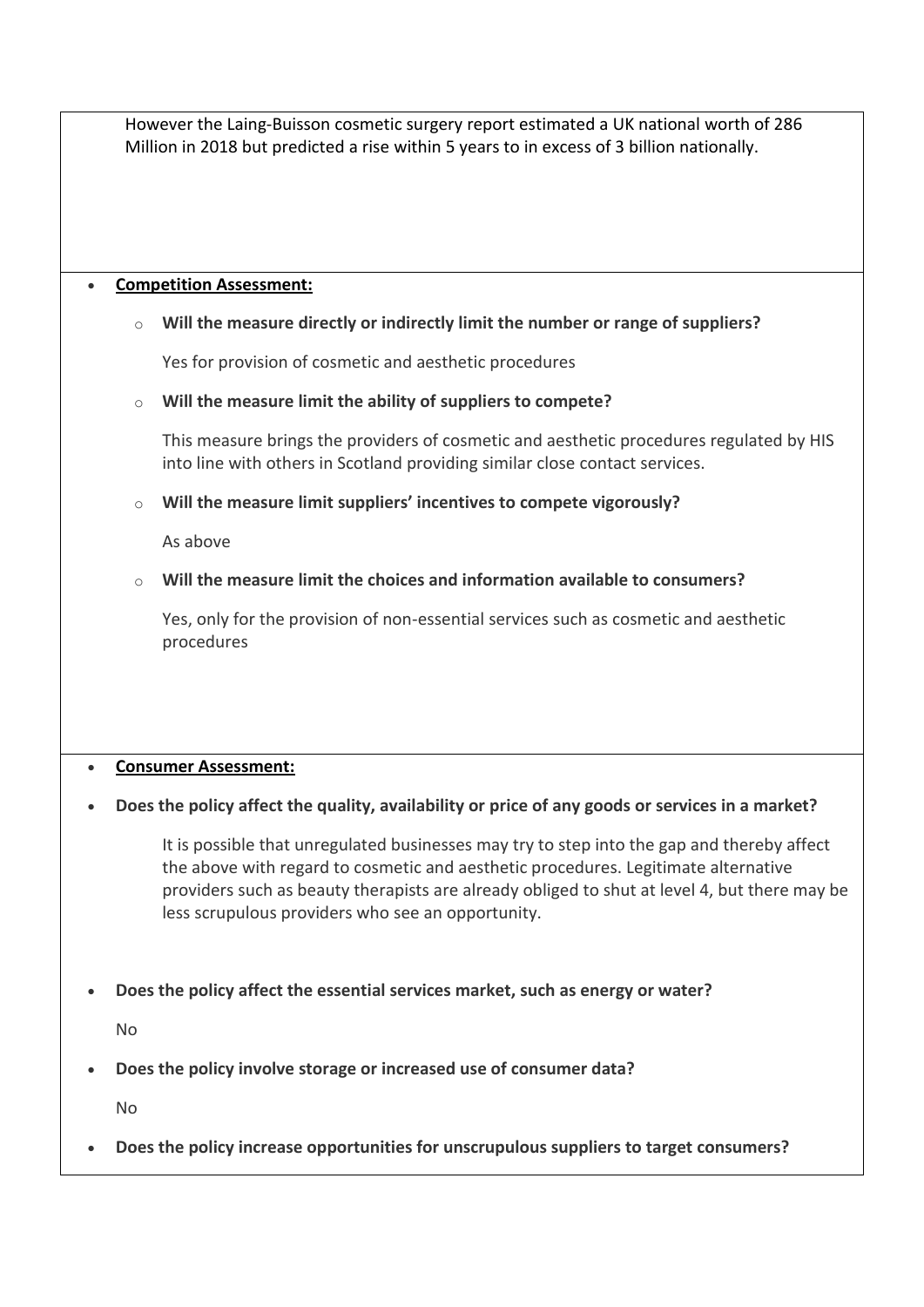See above.

 **Does the policy impact the information available to consumers on either goods or services, or their rights in relation to these?**

No

 **Does the policy affect routes for consumers to seek advice or raise complaints on consumer issues?**

No

### **Test run of business forms: n/a**

#### **Digital Impact Test: n/a**

#### **Legal Aid Impact Test: n/a**

### **Enforcement, sanctions and monitoring:**

Enforcement, sanctions and monitoring of compliance will be carried out by Local Authorities and Police Scotland as is the case for other Health Protection (Coronavirus) Regulations. HIS will provide appropriate input and advice to Local Authorities and Police Scotland.

#### **Implementation and delivery plan and post-implementation review:**

A letter setting out the provisions in the Regulations will be issued to the relevant businesses as soon as possible after the Regulations are published. That letter will commit to maintaining communication with the sector.

In previous correspondence with the sector we have pointed them to the following links for information as to support that might be available to them from both the Scottish and UK Governments:

[UK Government](https://www.gov.uk/government/collections/financial-support-for-businesses-during-coronavirus-covid-19#support-for-businesses-in-scotland-wales-and-northern-ireland) and [Scottish Government](https://findbusinesssupport.gov.scot/browse-support#!Products=/newest-first/show+25/page+1) support.

#### **Summary and recommendations:**

The Scottish Government's strategic framework includes a package of measures which collectively are designed to supress transmission of the virus. Whilst this BRIA is focused on cosmetic and aesthetic procedures in the independent healthcare setting, measures are also being taken to reduce opportunities for transmission across a range of settings. It is important to view these measures in the context of this wider package of actions.

It is also important to note that providers will be able to continue to offer healthcare as clinically appropriate as set out in the Regulations and, in some cases, will continue to supplement and support NHS Scotland services.